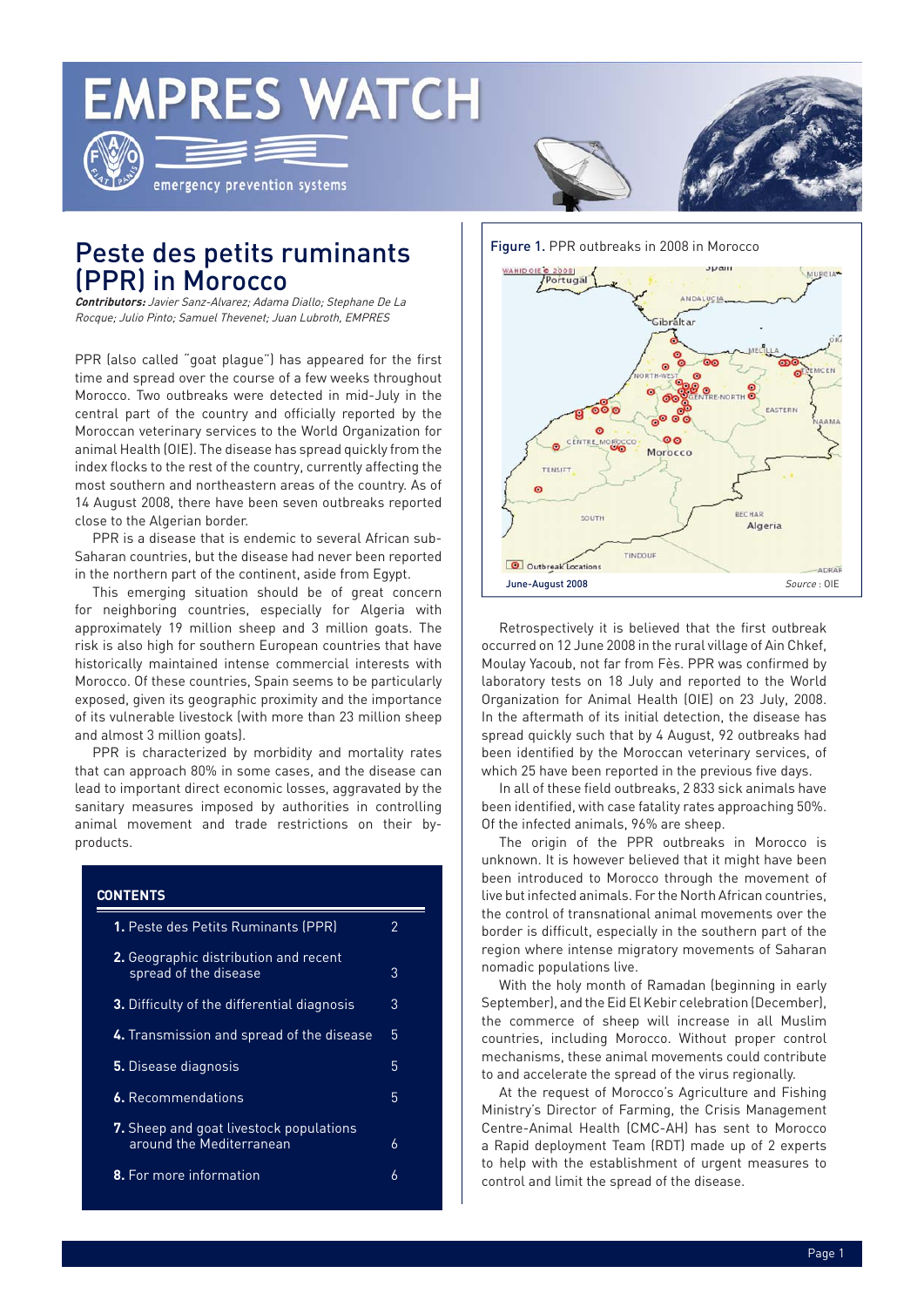



June 12th and June 26th: 2 epidemic field outbreaks reported in 15 days June 30th - July 19th: 24 epidemic field outbreaks in 20 days



#### **1. PESTE DES PETITS RUMINANTS (PPR)**

PPR is a very contagious infectious disease of viral origin. Though PPR is principally a sheep and goat disease, it can affect wild ruminants as well. Other animal species, like cattle, buffalos, and dromedaries, though less vulnerable to the PPR virus, can also be infected. Up to now, no swine disease has been attributed to the PPR virus.

The agent responsible for PPR is a virus from the morbillivirus group, of the Paramyxoviridae family. It is related to cattle plague (rinderpest) and to measles in humans. The genetic characterization of PPR viruses





has allowed classification into four groups: one in Asia and three in Africa (West Africa, West and Central Africa, East Africa). In the Middle East, the Asian group is more prevalent, but the East African strains also are known to occur.

The typical clinical form of PPR infection is that of acute manifestations characterized by a sudden and quick appearance of respiratory distress, fever, depression, diarrhea and death. The ocular and nasal mucous membranes are congested with ocular and nasal discharge that appears serous at first, leading to a muco-purulent character later in the course of disease. Erosive stomatitis gives the animal a fetid breath. These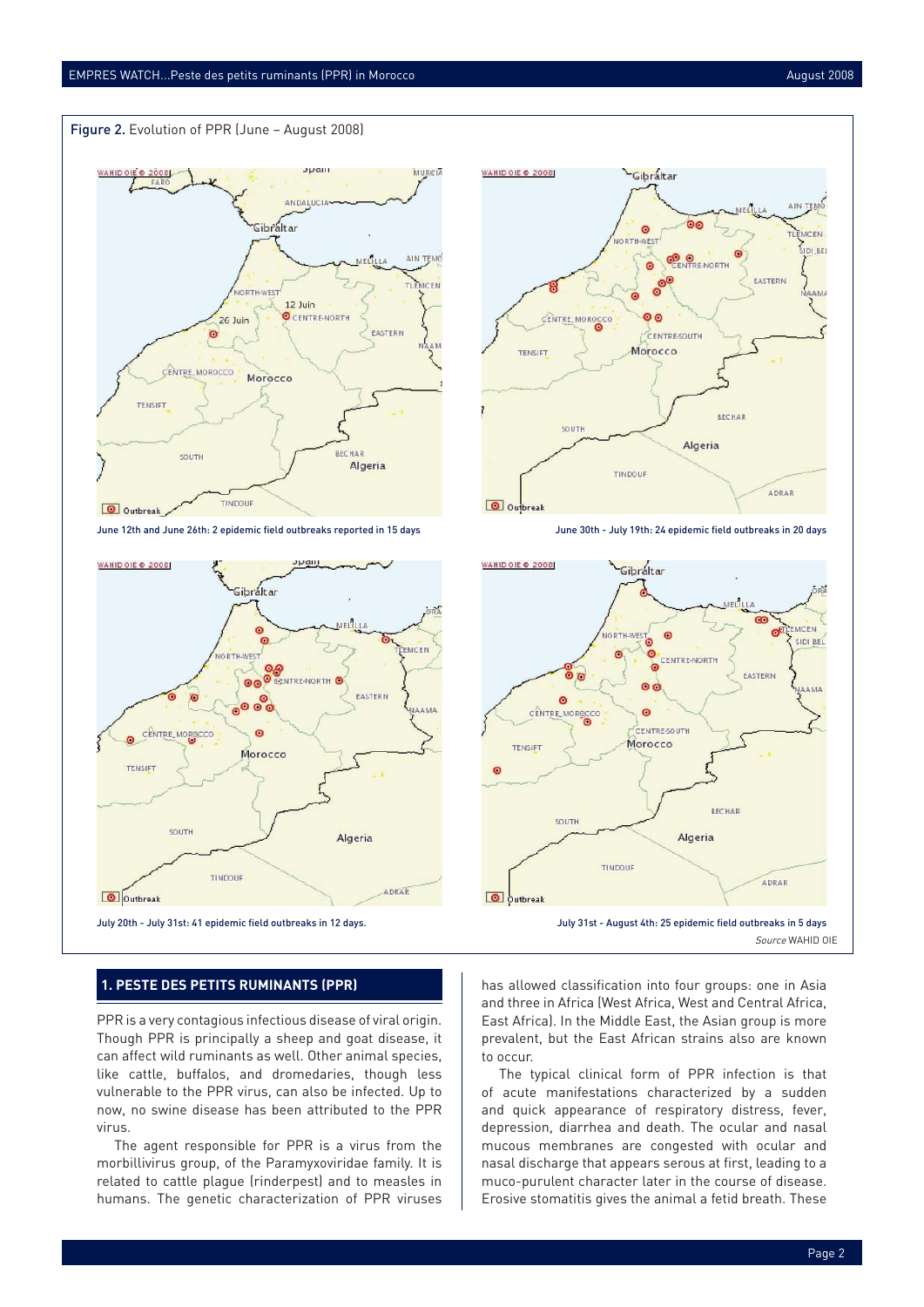signs are accompanied by pneumonia (respiratory difficulties and coughing) and diarrhea. The mortality rates can reach 80% in acute cases.

There are two other forms of PPR. The per-acute form is mainly seen among animals 3 months of age and younger. In 100% of these cases, the animals die within 5 days of the first appearance of the disease, even before the appearance of signs of bronco-pneumonia and necrotizing erosive lesions in the mouth or digestive track in older stock. Conversely, in the sub-acute form, the clinical signs are slightly marked or even inexistent in some cases. In these latter cases, the infection can go undetected or mistaken for contagious ecthyma due to the presence of black scabs around the mouth of the infected animal. Affected animals will usually recover from the sub-acute form.

#### **2. GEOGRAPHIC DISTRIBUTION AND RECENT SPREAD OF THE DISEASE**

Discovered for the first time in the Ivory Coast in 1942, PPR has oftentimes been associated with the Western African countries. In Africa, PPR endemic zones include the countries located between the Sahara and the Equator, from the Atlantic Ocean to the Red Sea. However, until recently neither southern Africa (with an apparent barrier in northern Kenya) nor the Eastern part of Northern Africa (apart from Egypt) had been infected with the disease. The disease can also be found in Middle and Far Eastern countries and in the Indian subcontinent (Pakistan, India, Bangladesh, and Nepal).

Since the middle of the 1980's, the development of new tools for diagnosis, allowing for a specific identification of the virus, has helped in determining the area of distribution of PPR. From West Africa, PPR quickly spread to include the Central African countries, East Africa, the countries of the Middle and Far East, and several Asian countries like China, which has reported



its first case of PPR in Tibet and in Nepal in 2007. In the last 5 years, the spread has been confirmed in Asia, and also into the Central Asia (Tajikistan). By reaching Gabon, the Congo, Uganda and Kenya, the PPR is spreading now to the South of the continent beyond the Equator.

The evolution of the spread of the disease does not necessarily mean that the origin of the disease is in West Africa. It is very probable that the disease had existed long before its first observation and official identification. Indeed it could have been mistaken either for rinderpest (due to the identical erosive mucous lesions and the presence of diarrhea), or pasteurellosis (as bronchopneumonia signs are manifested). In fact the PPR virus fosters a favorable environment for secondary infections by bacteria like Pasteurella. Pasteurellosis is the most frequent bacterial complication of the viral infection.

The recent spread of PPR can be correlated with the increase of animal movement for commercial and trade purposes (e.g. the massive imports of small ruminants to the Middle East), transhumance and nomadic customs and the extensive farming practices in the Saharan regions.



Source: Official OIE reports. The existence of the clinical disease has not been reported by all countries; for some reports there is only serologic evidence of infection.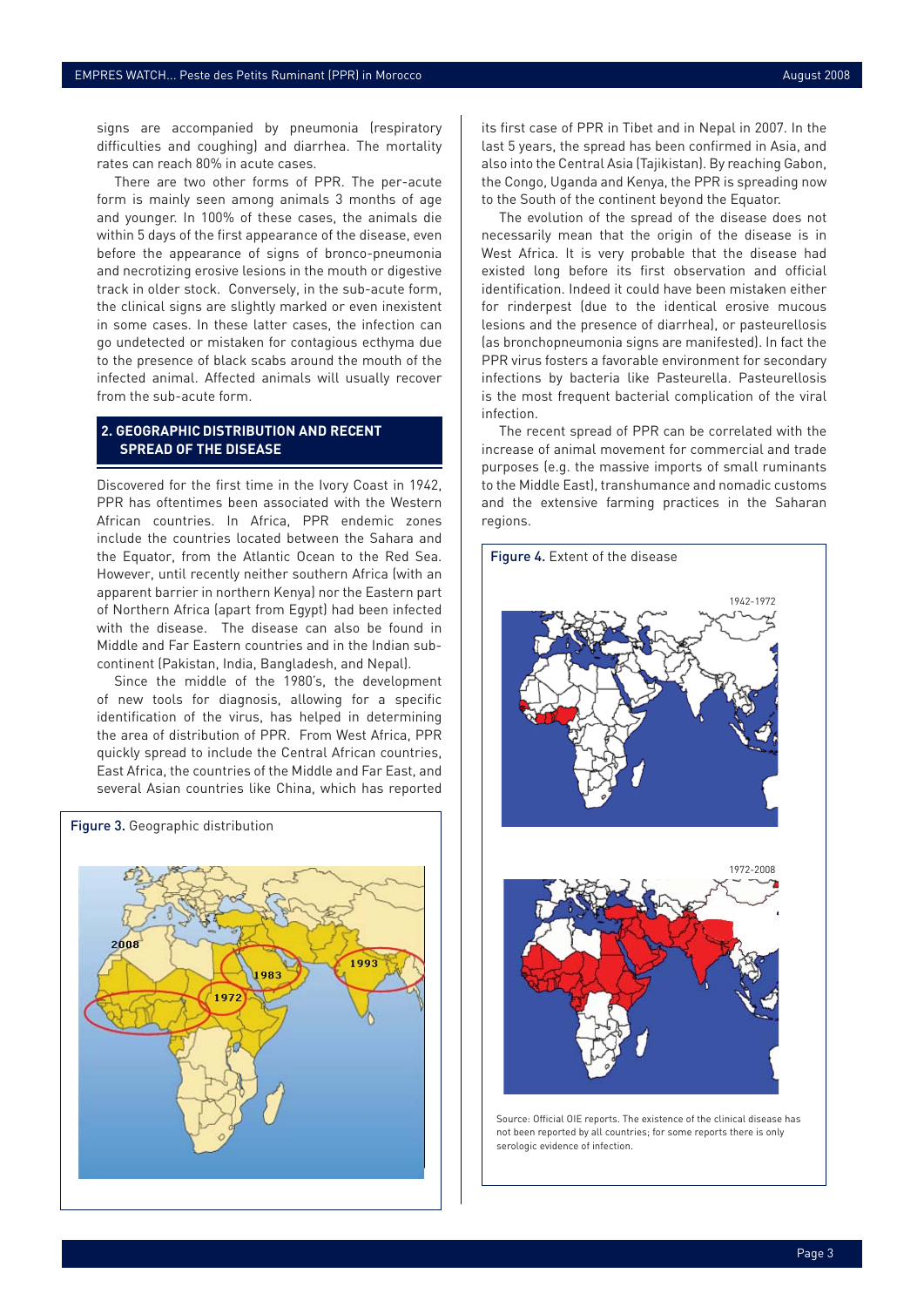## EMPRES WATCH...Peste des petits ruminants (PPR) in Morocco August 2008 and Control of the August 2008



Source: FAO registry, WHO, OIE animal health 1988- 1995, WAHID OIE, 1995-2005 and 2005 -2007, DEFRA



Source: FAO registry, OIE animal health 1988- 1995, WAHID OIE 2005 -2007

|                                                   | Not reported                               |  |
|---------------------------------------------------|--------------------------------------------|--|
| Not reported (after being present in the country) |                                            |  |
|                                                   | information                                |  |
|                                                   | Disease presence                           |  |
|                                                   | Detected for the first time in the country |  |
|                                                   | Suspicion but no confirmation              |  |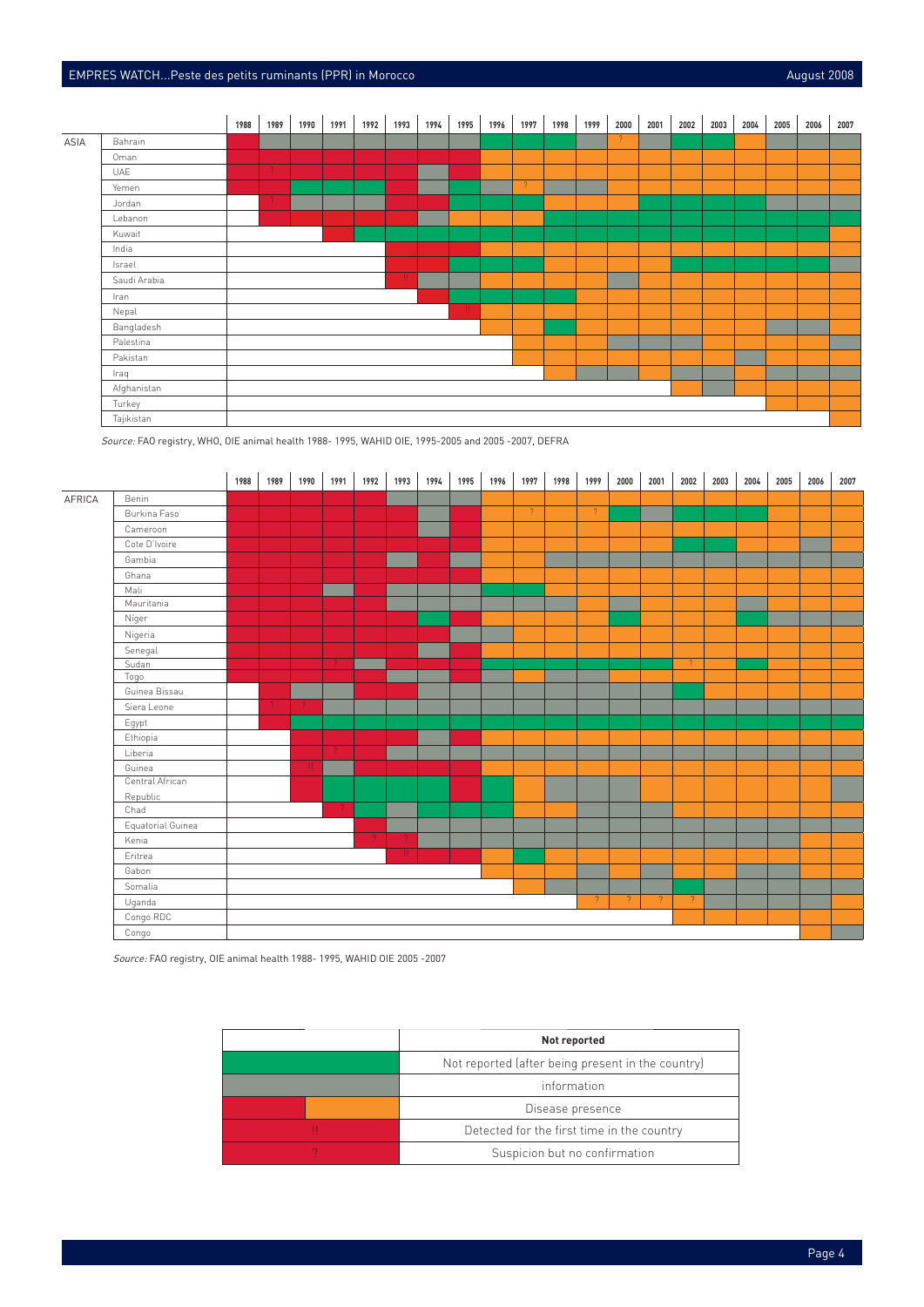#### **3. DIFFICULTY OF THE DIFFERENTIAL DIAGNOSIS**

This disease may be undetected or misdiagnosed as it spreads to other countries because small ruminant respiratory diseases have a multitude of causes. The main differential diagnoses for PPR include:

- **Oral lesions**: rinderpest, foot-and-mouth disease, bluetongue, and contagious ecthyma.
- **Respiratory insufficiency: Pasteurellosis, sheep** pox, contagious caprine pleuropneumonia (CCPP)
- **Diarrhoea**: Coccidiosis, gastro-intestinal parasitic infections.

#### **4. TRANSMISSION AND SPREAD OF THE DISEASE**

In the zones where the PPR is enzootic, the most severely affected animals are those from 4 to 18-24 months of age. The infected animals excrete large quantities of virus through nasal fluids, tears, saliva and feces. Coughing and sneezing contributes to viral spread. The animals in the immediate surrounding environment contract the virus through respiratory channels. Water, food, mangers, watering holes, and areas soiled by the viral materials represent other sources for viral contamination, even though the virus will not persist for a lengthy period of time in an exposed environment.

The clinical appearance of PPR can be associated with:

- Recent movements and gatherings of sheep and goats of different ages;
- A recent introduction of new animals or the return to the village of animals that were not sold in the market; gathering and interaction of animals of different origins.
- Contact with foreign animals (animals being transported to markets, animals from nomadic or pastoralist people) sharing the same food, water sources, or shelters.
- Stress related to changes in the farming procedures (change of diet, habitat, and intensification of farming) or climate change (beginning of the rainy season, Harmattan winds from West Africa, for example).

#### **5. DISEASE DIAGNOSIS**

A tentative diagnosis of PPR can be made with thorough epidemiological investigations and clinical information: the viral infection is characterized by ocular and nasal discharges and diarrhea associated with respiratory problems and high mortality rates among sheep and/or goats, but with no effect on the cattle that are in direct contact with them. During post-mortem examinations, the presence of congestive and erosive lesions of different mucosal tissues and bronco-pneumonic lesions can reinforce the diagnosis. The diagnosis should be confirmed through laboratory tests that make it possible to detect the presence of the virus or its genetic material (antigen capture ELISA or PCR) or of specific antibodies (competitive ELISA)

The samples required for laboratory analysis, and the handling instructions are as follows:

- **Tears**: scrape the conjunctival mucosa with a cotton swab to draw some tears. Place the end of the swab into a tube containing 150 μl of sterile phosphate buffered saline (PBS, pH: 7.2 to 7.6), and place the tube on ice.
- **Epithelial tissues (gingival)**: this sample can be drawn by using a spatula or a finger covered with rubber, and by rubbing the mucous membranes of the gums or the lips. The sample should then be placed in a separate tube with 150μl of PBS, and placed on ice.
- Organs: It is recommended during the post-mortem examination that samples be taken of lymph nodes, portions of the spleen and lungs. These samples can be placed in sterile plastic bags or jars and placed on ice.
- **Whole blood with anti-coagulant** (heparin or EDTA) for the separation of white blood cells for



Discharge and purulent tearing in a case of advanced PPR

eventual attempts at virus isolation or detection. [Note - Heparin can interfere with PCR testing]

**• Blood taken in clot-tubes** for eventual harvesting of serum and detection of specific antibodies.

#### **6. RECOMMENDATIONS**

The prevention and control measures applied include animal movement control, institution of quarantine on affected or suspect farms, and medical prophylaxis (vaccination around field outbreaks and in high risk areas). These measures are essential for control of PPR. In the present context it is recommended that the countries at risk :

- Review and revise animal disease emergency and contingency plans.
- Raise awareness and inform veterinarians, producers and the different governmental services about PPR, its risks, and clinical signs.
- Promote the prompt reporting of suspected cases to the authorities
- Reinforce epidemiological surveillance in the zones of high risk
- Improve inspection of sheep and goat flocks and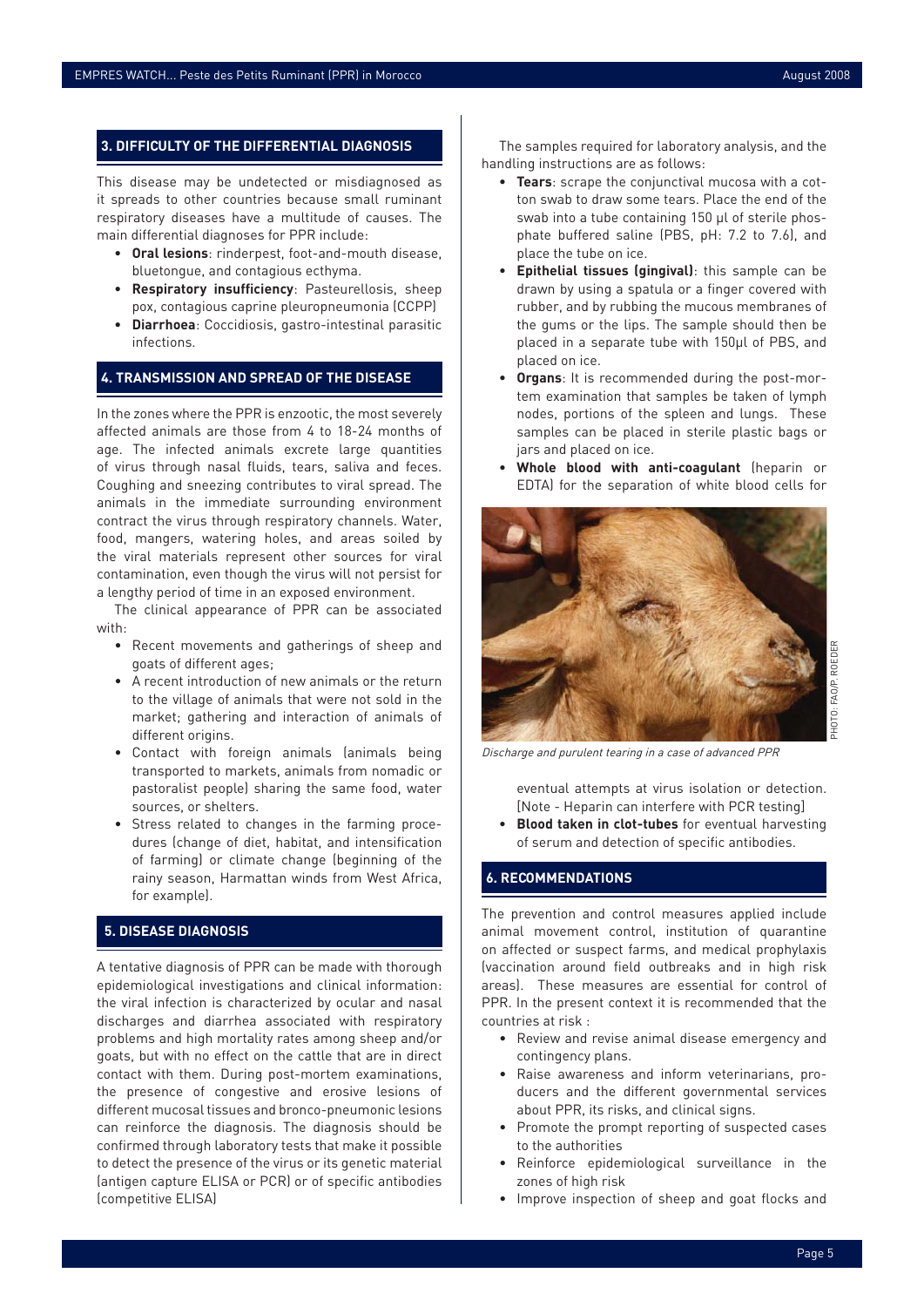| Producer                                              | Countries where products are sold                                                                                                          | <b>Type</b>            |
|-------------------------------------------------------|--------------------------------------------------------------------------------------------------------------------------------------------|------------------------|
| Jordanian Vaccine Company (JOVAC)<br>Product PESTEVAC | Afghanistan, Albania, Bahrein, Ethiopia, Irak,<br>Jordan, Kuwait, Lebanon, Malaysia, Oman,<br>Pakistan, Syria, Emirates Arabes Unis, Yemen | virus PPR Nigeria 75/1 |
| Botswana Vaccine Institute                            | <b>Botswana</b>                                                                                                                            | virus PPR Nigeria 75/1 |
| Veterinary Serum and Vaccine Research<br>Institute    | Egypt                                                                                                                                      | Eqypt 87               |
| National Research Development<br>Corporation          | India                                                                                                                                      | Not Available          |
| <b>Biological Products Division</b>                   | Nepal                                                                                                                                      | virus PPR Nigeria 75/1 |
| National Veterinary Research Institute                | Nigeria                                                                                                                                    | virus PPR Nigeria 75/1 |
| Vetal Company                                         | Turkey                                                                                                                                     | Not Available          |
| Veterinary Control and Research Institute             | Turkey                                                                                                                                     | virus PPR Nigeria 75/1 |
| Laboratoire Central Vétérinaire                       | Mali                                                                                                                                       | virus PPR Nigeria 75/1 |
| LABOVET de Garoua                                     | Cameroon                                                                                                                                   | virus PPR Nigeria 75/1 |
| Laboratoire Vétérinaire de Dakar Hann                 | Senegal                                                                                                                                    | virus PPR Nigeria 75/1 |
| National Veterinary Institute                         | Ethiopia                                                                                                                                   | virus PPR Nigeria 75/1 |

(\*)FAO is not able to guarantee the effectiveness of these vaccines

institute animal movement control procedures. The control and management of livestock markets and the surveillance of suspected cases are of paramount importance to contain the spread of the disease. The increase in livestock movements during the holy month celebrations of Ramadan and Eid El Kebir can negatively affect the containment of the disease.

• If medical prophylaxis actions are taken to control PPR, it is recommended that vaccines should meet international standards in terms of efficacy, potency and sterility. The use of homologuous vaccines (i.e. attenuated PPR viruses) should be considered. The use of rinderpest vaccines or those for distemper is not recommended.

The above list summarizes the vaccine producers and the countries where the vaccines are produced.

#### **7. SHEEP AND GOAT LIVESTOCK POPULATIONS AROUND THE MEDITERRANEAN**

The commerce of small ruminants is the most likely reason for the spread of PPR across borders. The consumption and importance of these products in Muslim countries reaches its peak during religious festivities which encourage trade and commerce of the animals in the region. Such movements for trade or to meet grazing and watering needs are poorly regulated.

Even though the countries of North Africa are net importers of live sheep and goat, there remains an informal trade pattern across the borders that may, at a given point, favor the spread of PPR (or other transboundary animal diseases) to other countries of the region or to countries of southern Europe.

The map shows the census of sheep and goat in the North African countries, notably Morocco and Algeria (with more than 22 million sheep and goats each), as well as the composition of the livestock of northern Mediterranean countries. The large population of sheep and goats around the Mediterranean is an important factor that should be taken into consideration, given the grave economic impact that this disease represents.

#### **8. FOR MORE INFORMATION**

FAO 1999. Recognizing peste des petits ruminants - A field manual. FAO Animal Health Manual No. 5. Also available at:

- http://www.fao.org/DOCREP/003/X1703E/X1703E00.HTM
- FAO. 1999/1. PPR ruminants Petits ruminants Pequeños rumiantes. World animal review - Revue mondiale de zootech-
- nie Revista mundial de zootecnia. Also available at: http://www.fao.org/DOCREP/T8600T/t8600T00.htm